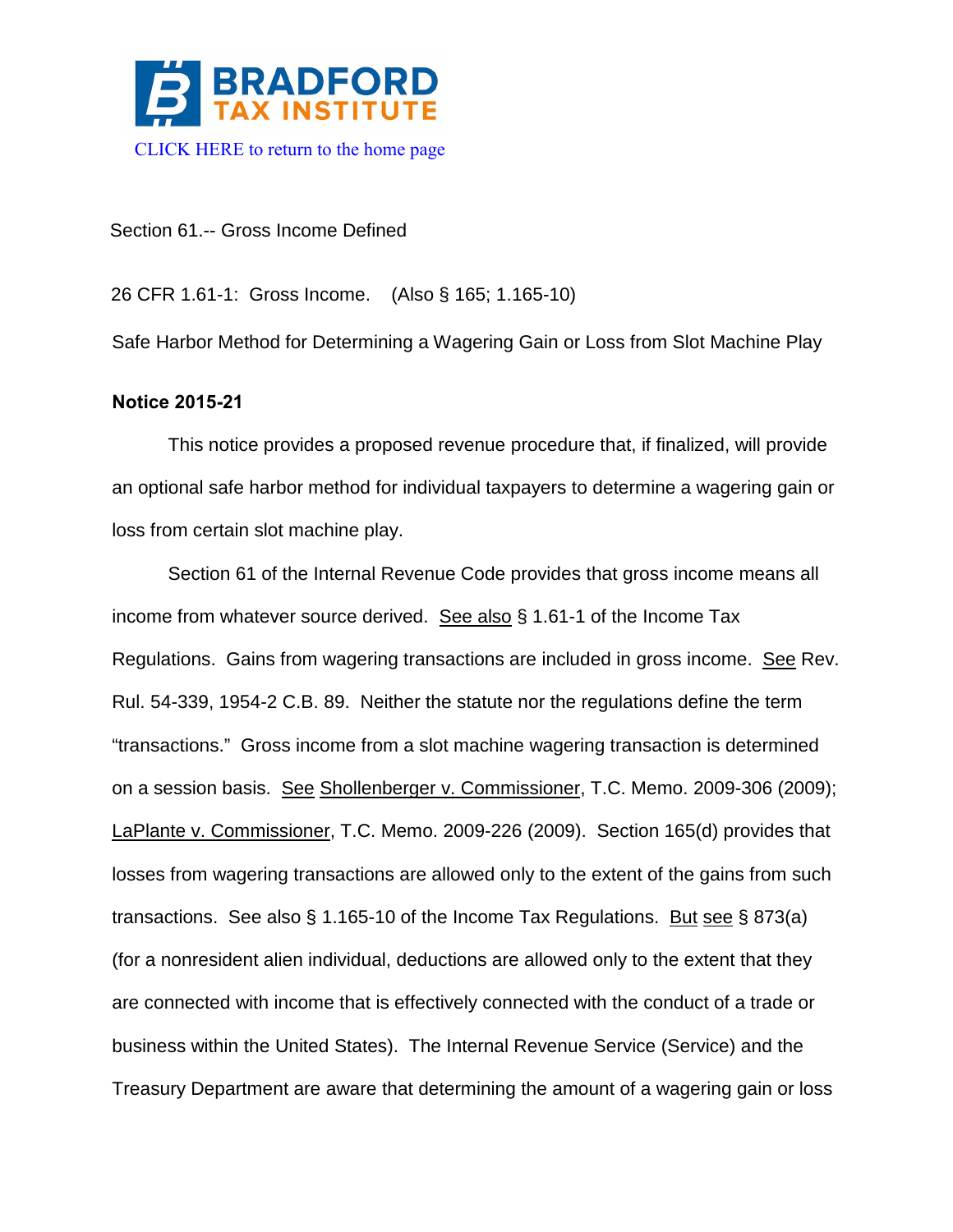from slot machine play is burdensome for taxpayers and sometimes creates controversy between taxpayers and the Service. See, e.g., Shollenberger, supra; LaPlante, supra; Kochevar v. Commissioner, T.C. Memo. 1995-607 (1995). This controversy is complicated by changes in gambling technology. The increased use of electronic gambling, with the development of player's cards and tickets, has curtailed the redemption of tokens by slot machine players.

To reduce the burden on taxpayers, this proposed revenue procedure, if finalized, will provide an optional safe harbor method for determining what constitutes a session of play for purposes of calculating wagering gains or losses from electronically tracked slot machine play under § 61. The proposed revenue procedure describes the circumstances in which the safe harbor method can be used and provides examples of its application. Use of the safe harbor method will not relieve taxpayers of the requirement to maintain records that substantiate any items reported on their income tax returns. See § 6001; Rev. Proc. 77-29, 1977-2 C.B. 538.

This proposed revenue procedure does not address how the separate transactions determined under the safe harbor are taken into account in determining total gain or loss for a taxable year. See Shollenberger, supra (gambling losses are allowable, if at all, as itemized deductions in calculating taxable income). In particular, this revenue procedure does not permit gains or losses from separate sessions to be netted against each other to determine gain or loss for a taxable year. In addition, this safe harbor method applies only to wagering gains and losses; it does not apply to nonwagering expenses related to gambling. See Mayo v. Commissioner, 136 T.C. 81 (2011), acq., 2012-3 I.R.B. 285, action on dec., 2011-06 (Dec. 21, 2011) (section 165(d)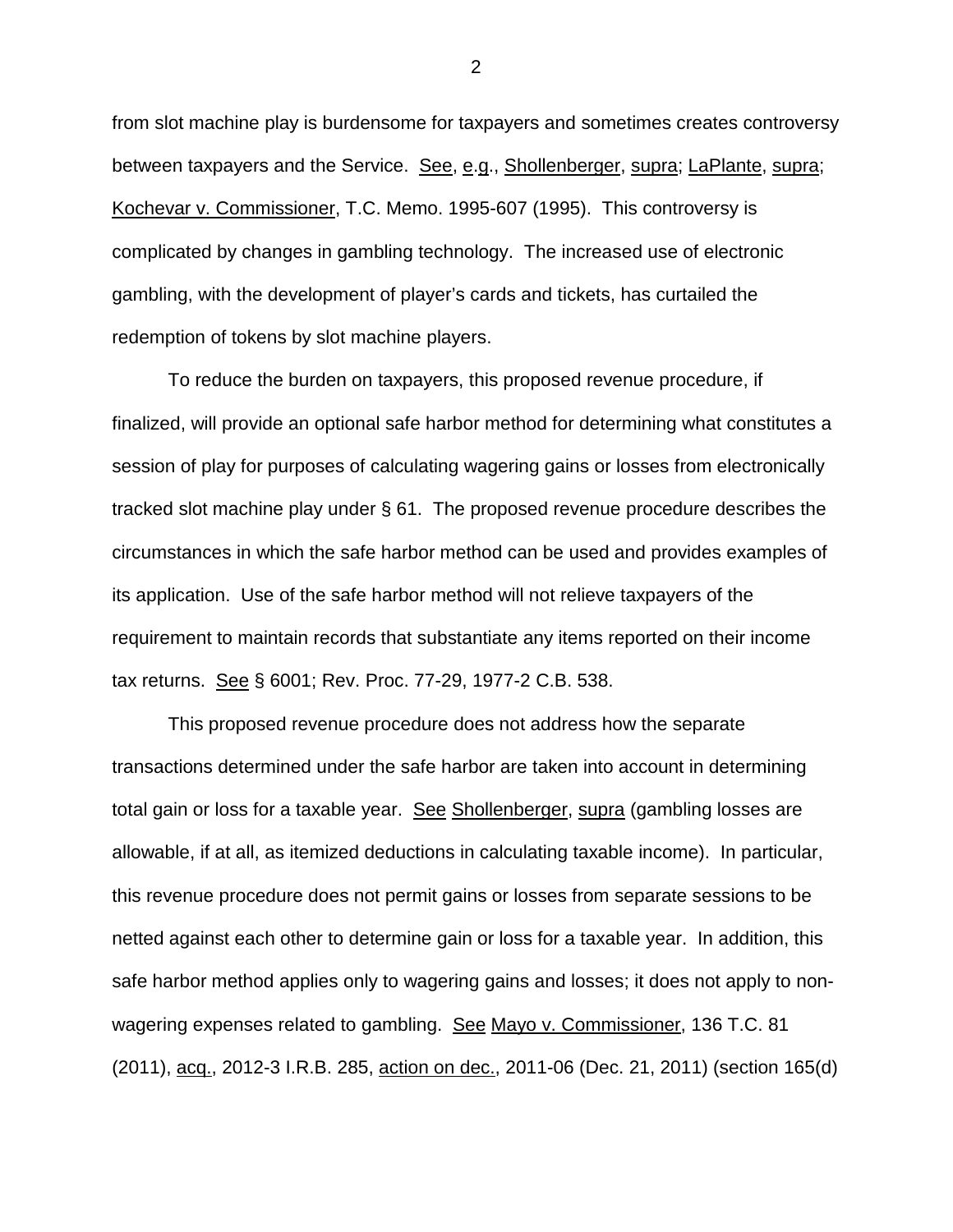does not limit deductions for expenses incurred to engage in the trade or business of gambling).

The Service and the Treasury Department request comments from the public regarding the optional safe harbor method under this proposed revenue procedure. In particular, we request comments regarding: (1) alternative definitions for the term "slot machine;" (2) whether an interruption in play, such as leaving the gaming area for over 15 minutes, should affect the determination of what constitutes a single session of play; (3) whether a session of play should be based on a period other than a calendar day (making adjustments when necessary to accommodate the end of a taxpayer's year on December  $31^{st}$ ); (4) whether the definition of a single session of play should be determined by other factors, such as the duration of a trip or by each slot machine played (comments should include an explanation of the benefits and drawbacks of the proposed method); (5) whether the safe harbor should include payouts in the form of merchandise and bonus rewards; (6) whether the topic is appropriate for the Industry Issue Resolution (IIR) program described in Rev. Proc. 2003-36, 2003-1 C.B. 859; (7) whether a safe harbor method to determine a wagering gain or loss should be developed for other forms of gambling, including, but not limited to, keno, table games, and pari-mutuel wagers (comments should include the form of gambling, a description of the proposed safe harbor method, and an explanation of the benefits and drawbacks of the proposed method); and (8) whether any aspects of the optional safe harbor pose problems of administrability for stakeholders (including whether the issues and possible modifications on which comments are requested would pose problems for sound tax administration).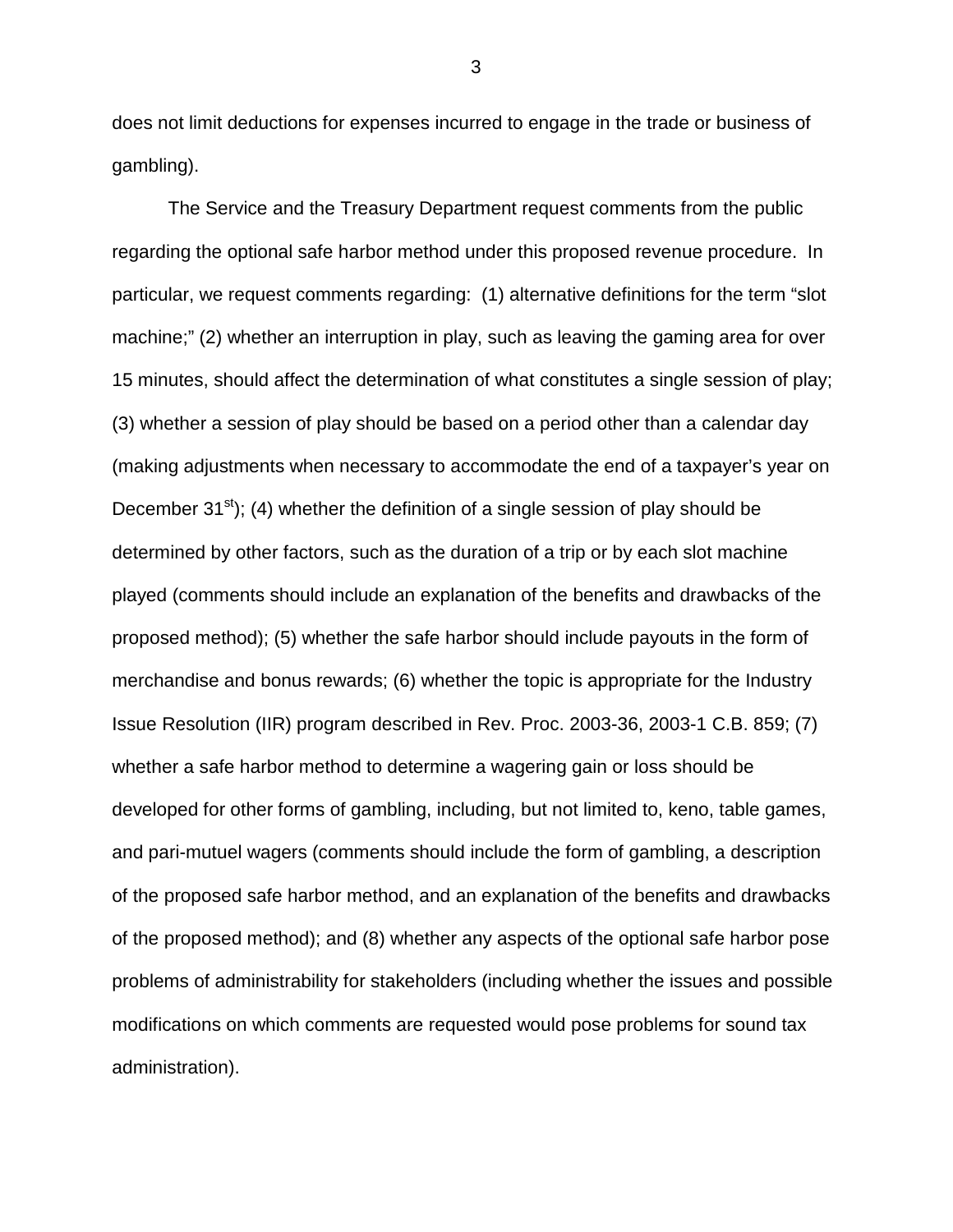Comments must be submitted by June 1<sup>st</sup>, 2015. Comments, identified by

Notice 2015-21, may be sent by one of the following methods:

• By Mail:

Internal Revenue Service Attn: CC:PA:LPD:PR (Notice 2015-21) Room 5203 P.O. Box 7602 Ben Franklin Station Washington, D.C. 20044

• By Hand or Courier Delivery: Submissions may be hand-delivered Monday

through Friday between the hours of 8 a.m. and 4 p.m. to:

Courier's Desk Internal Revenue Service Attn: CC:PA:LPD:PR (Notice 2015-21) 1111 Constitution Avenue, N.W. Washington, D.C. 20224

• Electronic: Alternatively, persons may submit comments electronically to

Notice.Comments@irscounsel.treas.gov. Please include "Notice 2015-21" in the

subject line of any electronic communications.

All submissions will be available for public inspection and copying in Room 1621, 1111

Constitution Avenue, N.W., Washington, D.C., from 9 a.m. to 4 p.m.

# PROPOSED REVENUE PROCEDURE

# SECTION 1. PURPOSE

This revenue procedure provides an optional safe harbor method for taxpayers to

determine a wagering gain or loss from certain slot machine play.

SECTION 2. BACKGROUND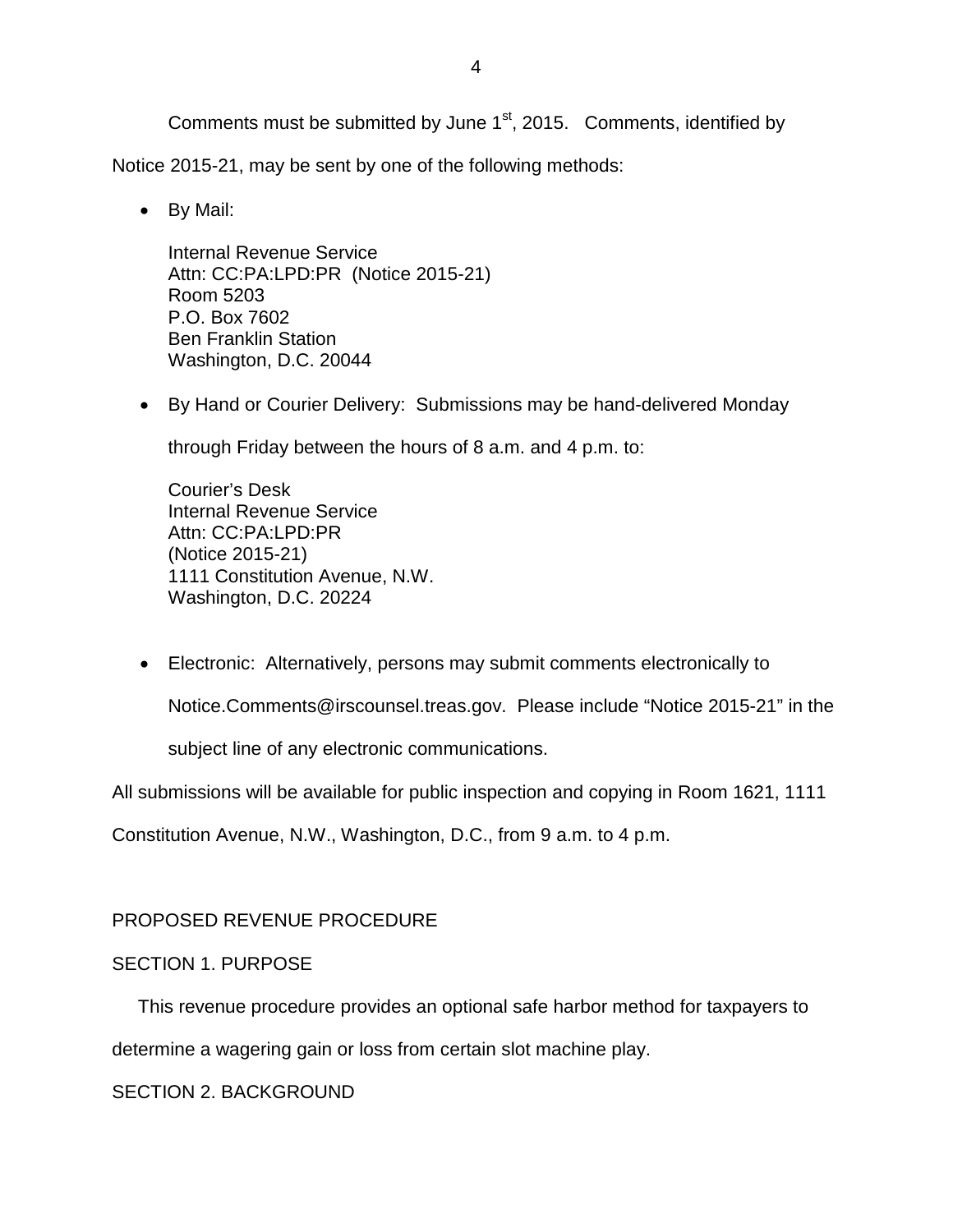.01 Section 61 of the Internal Revenue Code provides that gross income means all income from whatever source derived. See also § 1.61-1 of the Income Tax Regulations. Wagering gains are included in gross income. See Rev. Rul. 54-339, 1954-2 C.B. 89.

 .02 Section 165(a) allows a deduction for any loss sustained during the taxable year and not compensated for by insurance or otherwise.

 .03 Section 165(d) provides that losses from wagering transactions are allowed only to the extent of the gains from such transactions.

 .04 Section 1.165-10 of the Income Tax Regulations provides that losses sustained during the taxable year on wagering transactions are allowed as a deduction but only to the extent of the gains during the taxable year from the transactions.

.05 Gross income from a wagering transaction is calculated by subtracting wagers placed to produce the payouts from the payouts as a preliminary step in determining gross income. See Rev. Rul. 83-130, 1983-2 C.B. 148.

 .06 Gross income from a slot machine wagering transaction is determined on a session basis. See Shollenberger v. Commissioner, T.C. Memo 2009-306 (2009); LaPlante v. Commissioner, T.C. Memo. 2009-226 (2009). Determining whether a series of wagers is a "session" requires analyzing the relevant facts and circumstances and can present practical difficulties. Shollenberger, supra.

### SECTION 3. DEFINITIONS

The following definitions apply solely for purposes of this proposed revenue procedure.

 .01 *Slot Machine*. "Slot machine" means a device that, by application of the element of chance, may deliver, or entitle the person playing or operating the device to receive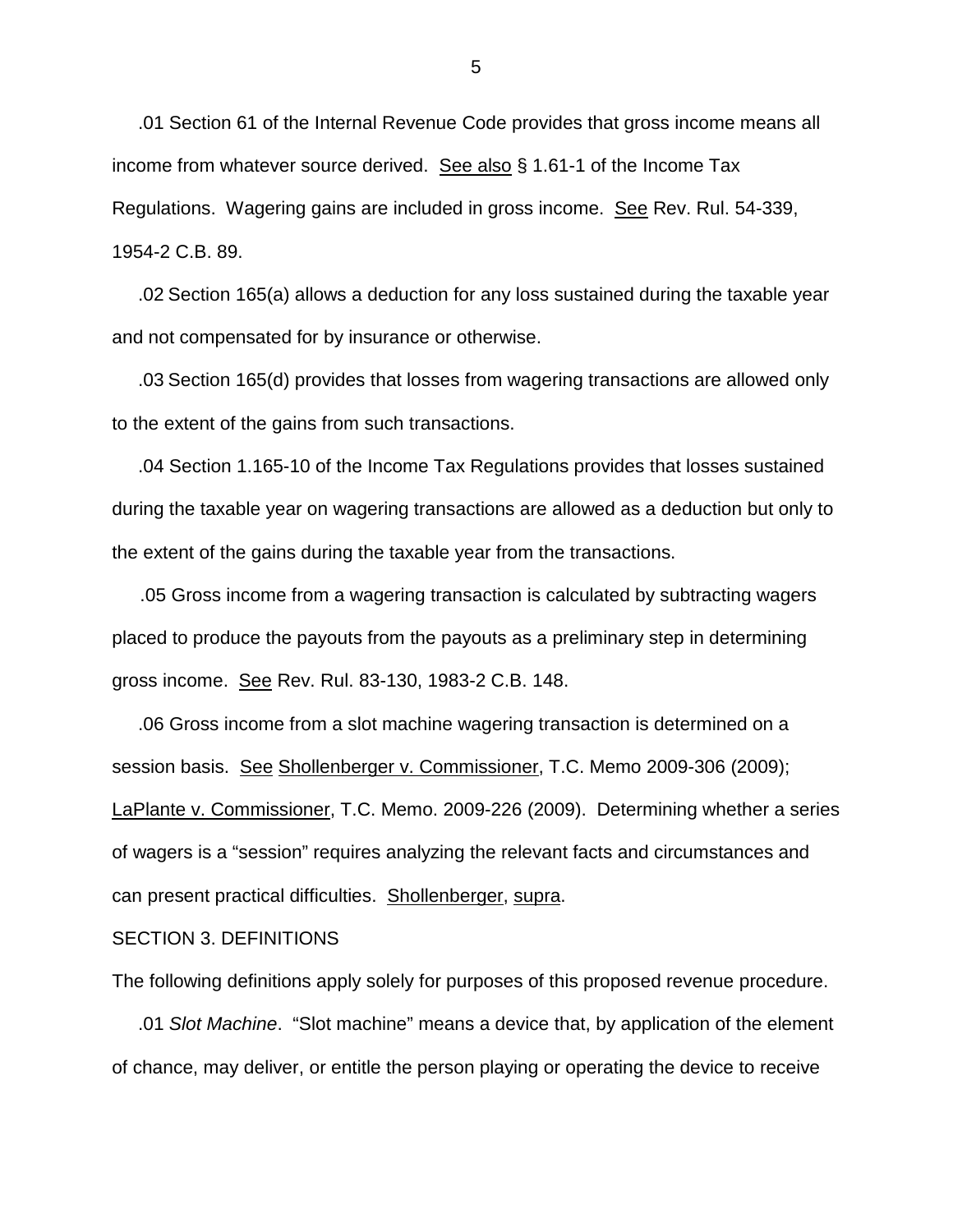cash, premiums, merchandise, or tokens whether or not the device is operated by insertion of a coin, token, or similar object.

 .02 *Payout.* "Payout" means the amount, if any, payable to the taxpayer as a result of a wager placed by the taxpayer.

 .03 *Electronically Tracked Slot Machine Play*. The term "electronically tracked slot machine play" means slot machine play using an electronic player system that is controlled by the gaming establishment (such as through the use of a player's card or similar system) and that records the amount a specific individual won and wagered on slot machine play.

 .04 *Session of Play*. A session of play begins when a patron places the first wager on a particular type of game and ends when the same patron completes his or her last wager on the same type of game before the end of the same calendar day. For purposes of this section, the time is determined by the time zone of the location where the patron places the wager. A session of play is always determined with reference to a calendar day (24-hour period from 12:00 a.m. through 11:59 p.m.) and ends no later than the end of that calendar day.

#### SECTION 4. SCOPE

 This revenue procedure applies to individual taxpayers who engage in electronically tracked slot machine play.

### SECTION 5. APPLICATION

 The Service will not challenge a taxpayer's use of the definition of a session of play set forth in section 3.04 of this revenue procedure in calculating a wagering gain or wagering loss from electronically tracked slot machine play provided that the taxpayer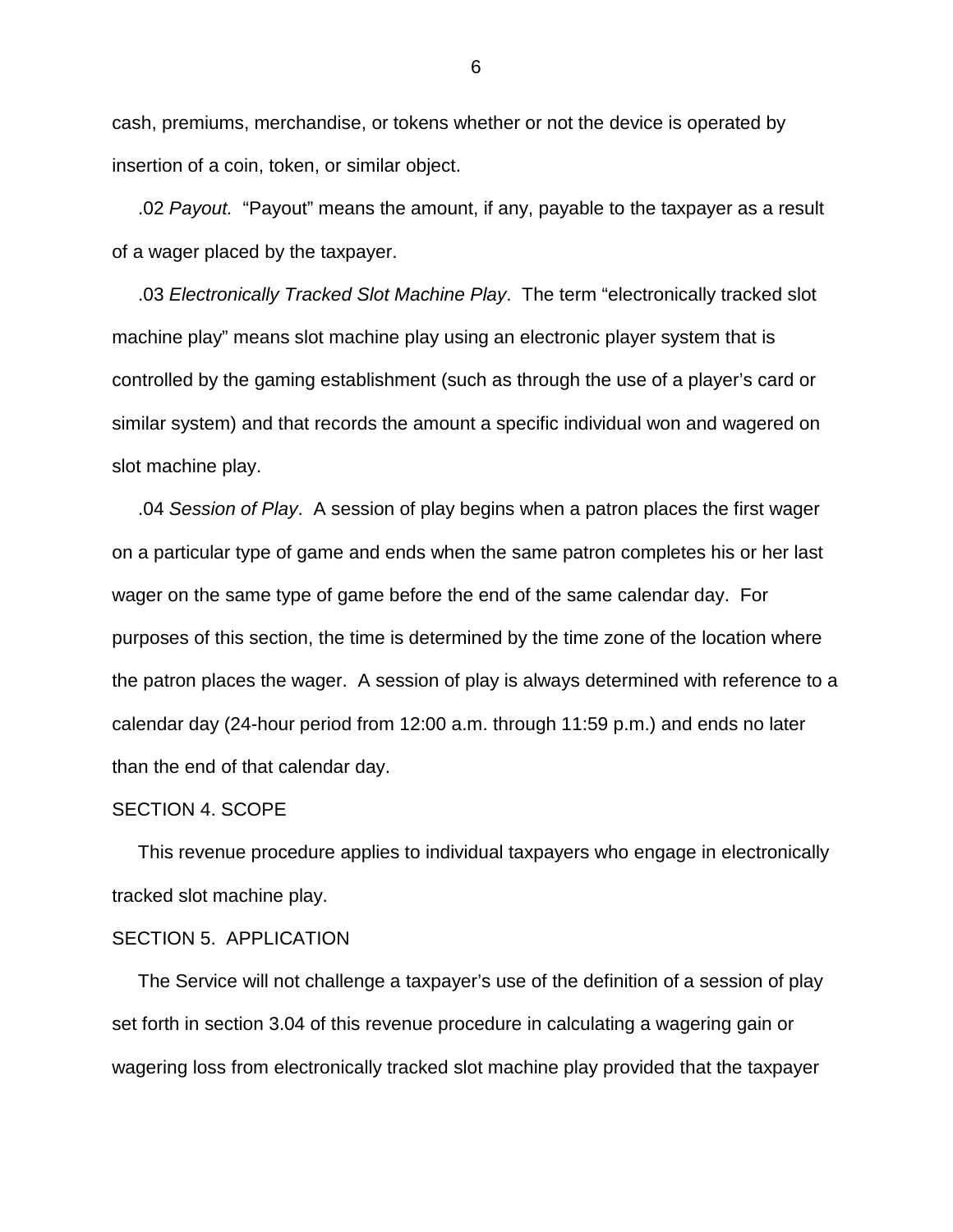complies with the provisions of section 6.01 through section 6.04 of this revenue procedure.

## SECTION 6. DETERMINING GAIN OR LOSS IN A SESSION OF PLAY

 .01 A taxpayer determines a wagering gain or loss from electronically tracked slot machine play at the end of a single session of play (as defined in section 3.04) as follows:

 (1) A taxpayer recognizes a wagering gain if, at the end of a single session of play, the total dollar amount of payouts from electronically tracked slot machine play during that session exceeds the total dollar amount of wagers placed by the taxpayer on electronically tracked slot machine play during that session;

(2) A taxpayer recognizes a wagering loss if, at the end of a single session of play, the total dollar amount of wagers placed by the taxpayer on electronically tracked slot machine play exceeds the total dollar amount of payouts from electronically tracked slot machine play during that session.

 .02 A taxpayer must use the same session of play if the taxpayer stops and then resumes electronically tracked slot machine play within a single gaming establishment during the same calendar day.

 .03 If a taxpayer uses the definition of a session of play set forth in section 3.04 for any day in a calendar year at a particular gaming establishment, the taxpayer must use that definition for all electronically tracked slot machine play during the taxable year at that same gaming establishment.

 .04 If, after engaging in slot machine play at one gaming establishment, a taxpayer leaves that establishment and begins electronically tracked slot machine play at another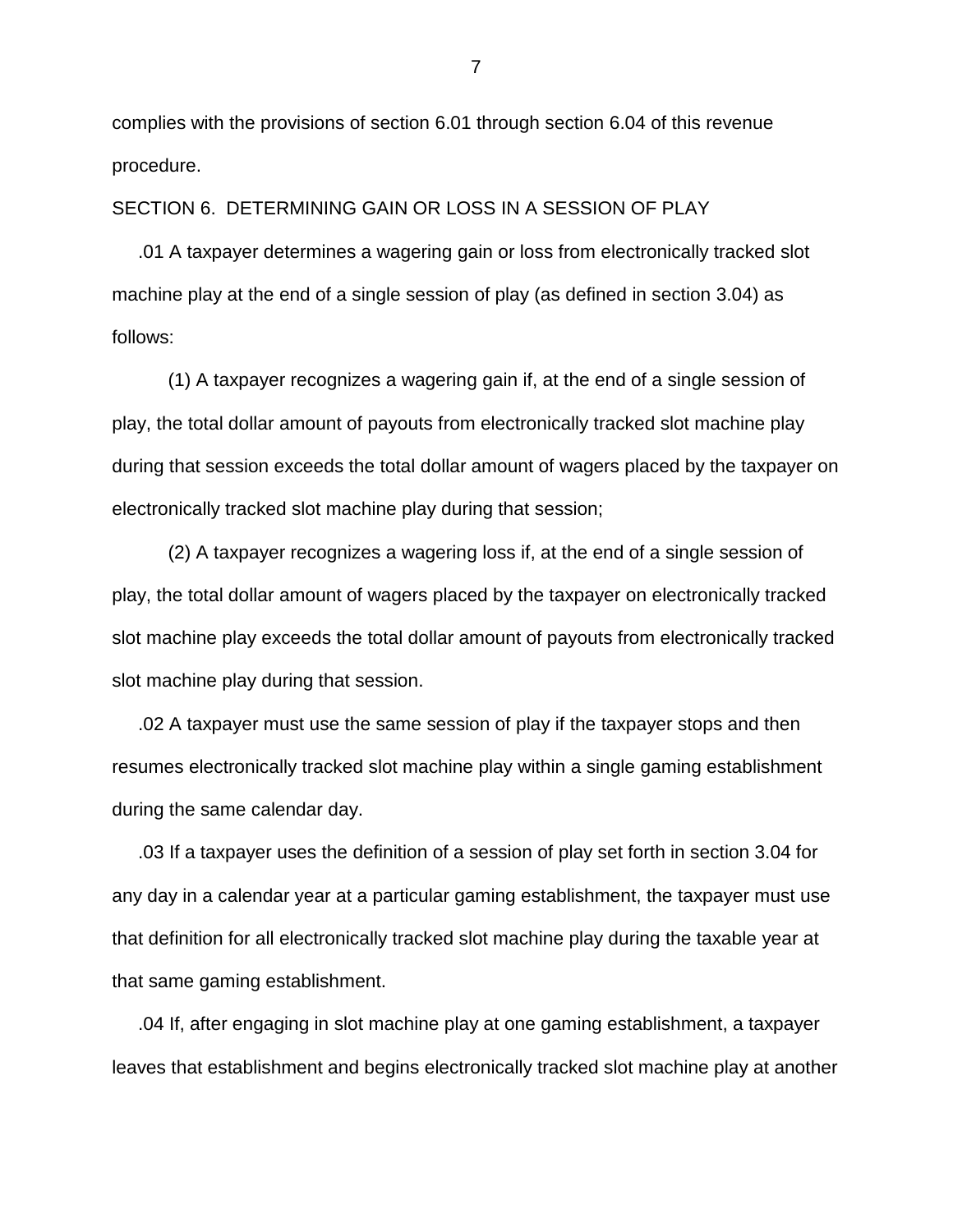gaming establishment, a separate session of play begins at the second establishment, even if played within the same calendar day as the first.

 .05 Examples. In each example below, the taxpayer uses the safe harbor method provided by this revenue procedure for all electronically tracked slot machine play for the calendar year and can properly substantiate all wagering gains and losses pursuant to § 6001. In addition, in each example below, the taxpayer complies with the requirements of sections 6.02 and 6.03 to use the session of play definition set forth in section 3.04 consistently for electronic play over the course of a day and over the course of separate sessions during the taxable year.

Example 1. A taxpayer engages in electronically tracked slot machine play at X, a casino, by using a player's card. On January 1, the taxpayer plays slot machines at X, for the first time that day, from 3:00 p.m. to 5:00 p.m. At 6:00 p.m., the taxpayer leaves X for dinner. Later that day, the taxpayer returns to X and plays slot machines from 10:00 p.m. to 11:59 p.m. The play at X from 3:00 p.m. to 5:00 p.m. and from 10:00 p.m. to 11:59 p.m. is a single session of play on January 1.

Example 2. Assume the same facts as in Example 1, except that the taxpayer plays from 10 p.m. to 2 a.m. The play from 3 p.m. to 5 p.m. and the play from 10 p.m. through 11:59 p.m. constitute a single session of play. The play from 12:00 midnight to 2 a.m. is another session of play on January 2<sup>nd</sup>.

Example 3. Assume the same facts as in Example 1, except that the taxpayer goes to another casino, Y, to engage in electronically tracked slot machine play from 7:00 p.m. to 8:00 p.m. The taxpayer has 2 separate sessions of play on January 1: (1) one session of play from 3:00 p.m. to 5:00 p.m. and 10:00 p.m. to 11:59 p.m. at X, and (2)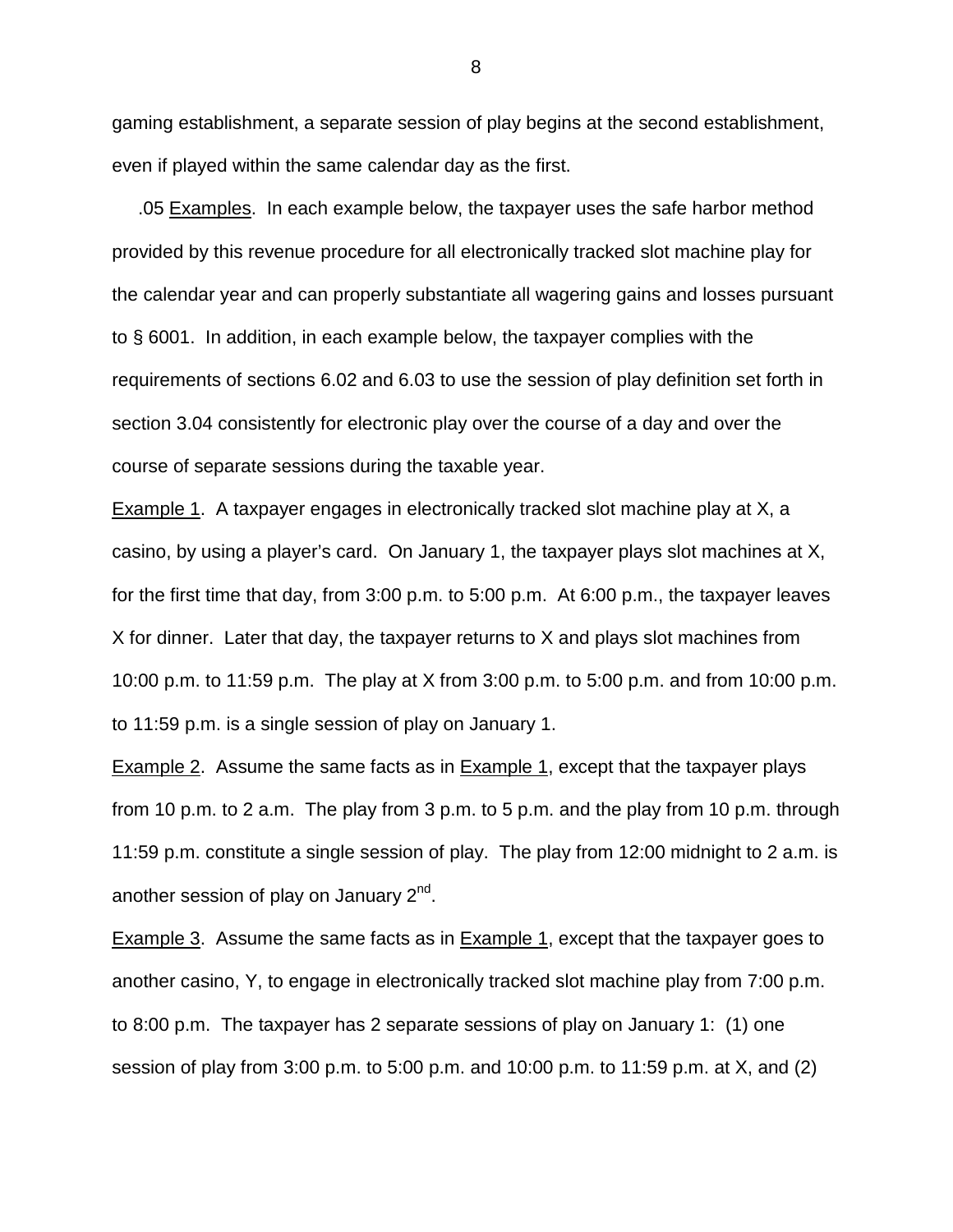another session of play from 7:00 p.m. to 8:00 p.m. at Y.

Example 4. On January 1, at 3:00 p.m., the taxpayer starts electronically tracked slot machine play at X for the first time that day. At 5:00 p.m., the taxpayer finishes slot machine play for that day and has payouts in excess of wagers of \$300. For the single session of play on January 1, the taxpayer has gambling winnings of \$300. Example 5. Assume the same facts as in Example 4, except that at 5:00 p.m., the taxpayer leaves the premises of X to eat dinner at a nearby restaurant. At 8:00 p.m., the taxpayer returns to the premises of X for more slot machine play. The taxpayer places wagers until 11:00 p.m. During the period from 8:00 p.m. until 11:00 p.m., the taxpayer's wagers placed on electronically tracked slot machine play exceeded the total dollar amount of payouts from electronically tracked slot machine play earned by the taxpayer by \$75. The taxpayer's wagering gain for the single session of play at X is \$225, the extent to which his payouts from electronically tracked slot machine play during that session exceeds the dollar amount of wagers from electronically tracked slot machine play.

Example 6. Assume the same facts as in Example 4, except the taxpayer goes to another area of X and from 5:15 p.m. to 7:00 p.m., engages in additional slot machine play that is not electronically tracked. This revenue procedure applies only to electronically tracked slot machine play (the session from 3:00 p.m. to 5:00 p.m.). Therefore, the taxpayer cannot include the slot machine play from 5:15 p.m. to 7:00 p.m. in the session of play for January 1.

Example 7. Assume the same facts as in Example 4, except that, three months later on April 1, the taxpayer returns to X for slot machine play, and begins electronically tracked